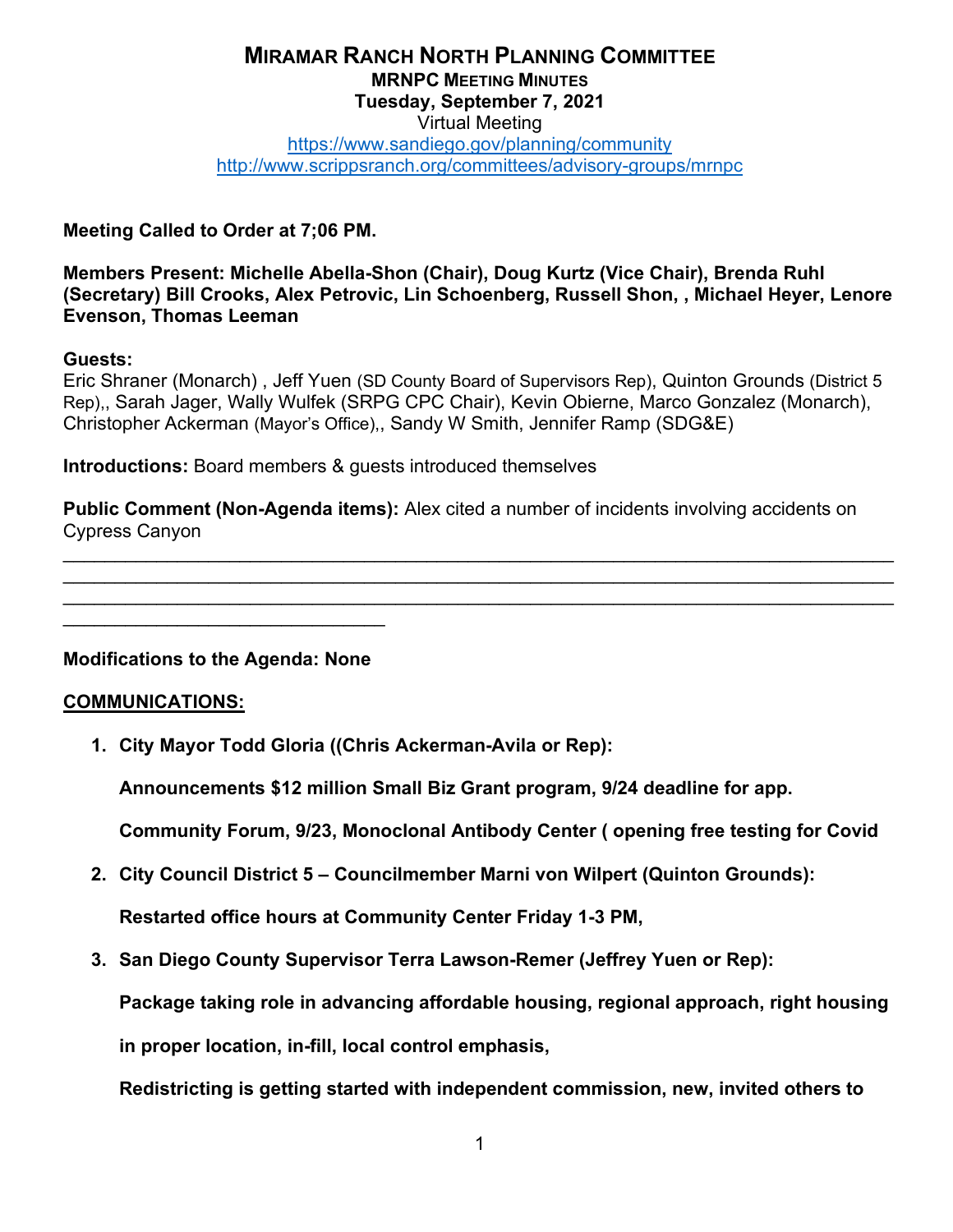**participate,** 

**Chris Wahl – Southwest Strategies – Consultant for Monarch**

**4. 77th District California Assemblymember Brian Meinschein (Rob Knudsen): (858) 675- 0077 Contact # Did not support AB 9 & 10** 

**Pandemic Assistance programs concluded, resources available for rental assistance,** 

**and other services. Helping 192 people with EDD benefits they are owed**

- **5. US Congressman Scott Peters (Jessica Brown or Rep): N/A**
- **6. City of SD Planning Dept. (Tony Kempton): N/A**
- **7. SDUSD, Caltrans or Other State Agencies Rep: None**
- **8. Scripps Ranch Planning Group (SRPG) –Wally Wulfeck:**

**SDGE presented plans for NG pipeline replacement**

**Neighbors for better San Diego, City Requirements have gone beyond State, looking to** 

**rollback, lobby City Council against high density,** 

**CPC vote recommended delay implementation of proposal for outdoor dining,** 

**Planning Commission to vote this week. Not enough input from local planning groups.**

**9. Scripps Ranch Civic Association (SRCA) - Bob Ilko or Rep: Community wide garage** 

**sale planned**

**10.Scripps Ranch Community Recreation Group (CRG) –Marc Sorensen or Rep: N/A**

## **PRESENTATIONS/DISCUSSIONS/ACTION ITEMS:**

#### **Info Items:**

## **SDG&E Gas Pipeline Presentation**

PSEP Line 1600- 50 mile pipeline – 100% of natural gas is imported, serves all communities east of I-15, replacing 37 of 50 miles (1949 original), 19 separate projects, Began last year, 3 to 6 miles segments each, five complete, Rainbow to Mission Valley, new technology with excellent safety features, auto shut off valves. Pomerado segment , includes Poway – 3 miles January completion estimate, SPP from Pomerado & SPP down 3.7 miles under I-15 down Mercy Road to Branicole Lane, Start Nov -21 ending in May, hours 8:30 to 4pm TBD commuters balancing, one side of street, northern side , maintaining two way traffic flow. Maintaining natural gas service, will construct in 1000 ft segments, letters to be sent to advise people of work commencement, encourage drivers to take alternate routes to I-15, Pipeline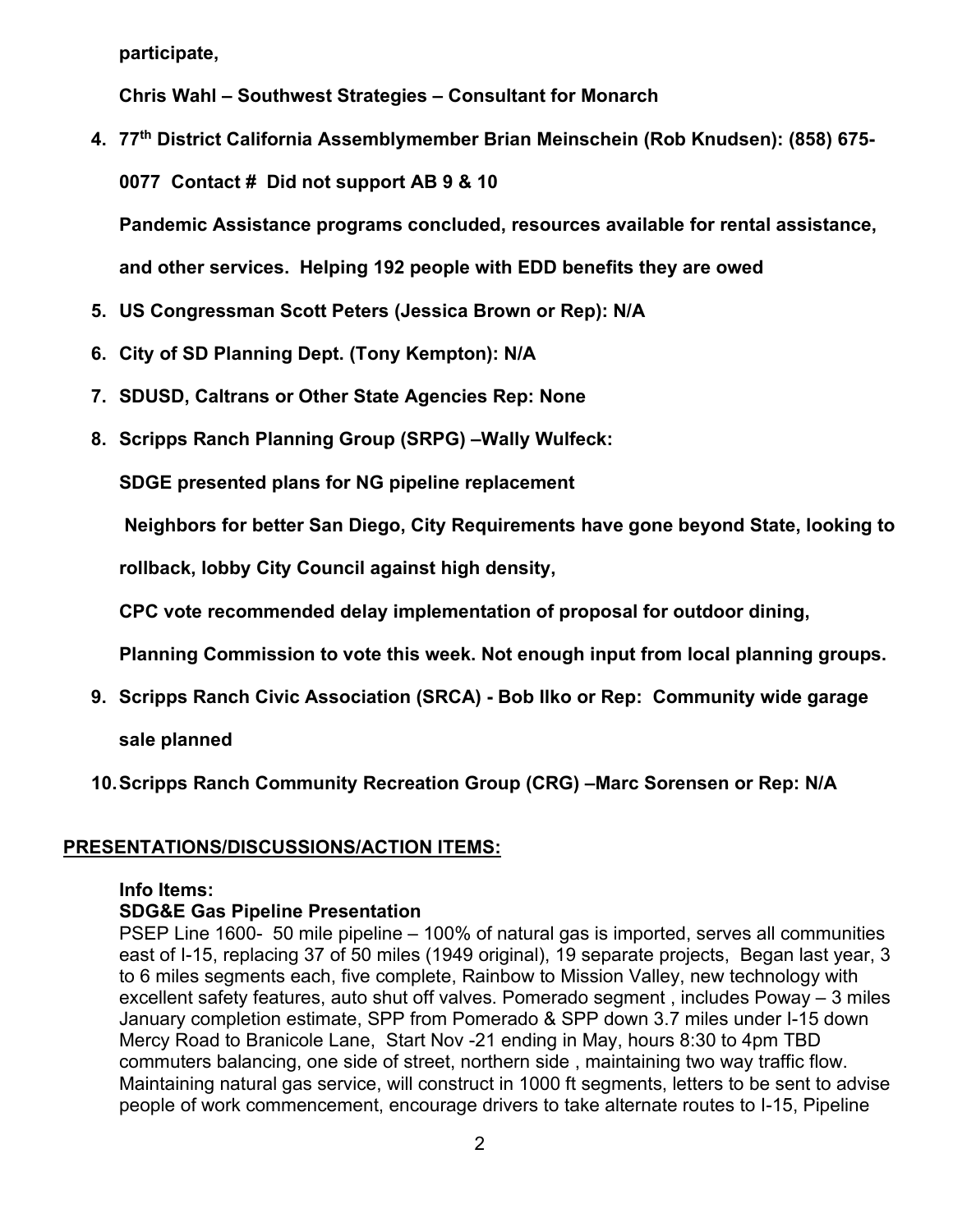will last a lifetime, notification of large truck traffic of importance, evacuation route considerations are noted. Construction has gone smoothly in other nearby areas.

## **Action Item:**

## **Monarch Group**

264 apts including retail and proposed condominiums, Requesting TM Map waiver for 8 condo rental units. Currently reserving 53 units for affordable housing under City guidelines.

Requesting Tentative Map Waiver to allow for creation of 8 condo units as a prerequisite to obtain low income housing financing tax credits from State. Requires ownership. Facilitates affordable housing element with more units.

Reservoir of ill will in community toward Monarch resulting from approval of highly dense project over objections from community and lack of developer impact fees.

### **Action Items:**

**1.**

Thomas Leeman moved to approve TM Waiver for Monarch's Scripps Mesa project, seconded by Lenore Evenson

Abstain: 1, 3 Yays, 6 Nays. **Motion Not Passed.**

## **CONSENT AGENDA:**

July 6 Meeting Minutes approved on consent.

#### **Action Items:**

## **COMMITTEE REPORTS:**

- **1. Chair's Report:**
- **2. Community Planners Committee (CPC):**

**3. MRNPC Maintenance Assessment District (MAD):** Butterfly Park \$5,000 of funding.approved by VOSR – Thank You

- **6. Round Table:**
- **EV Charging station to be installed at Vons.**

#### **Meeting adjourned at 8:52**